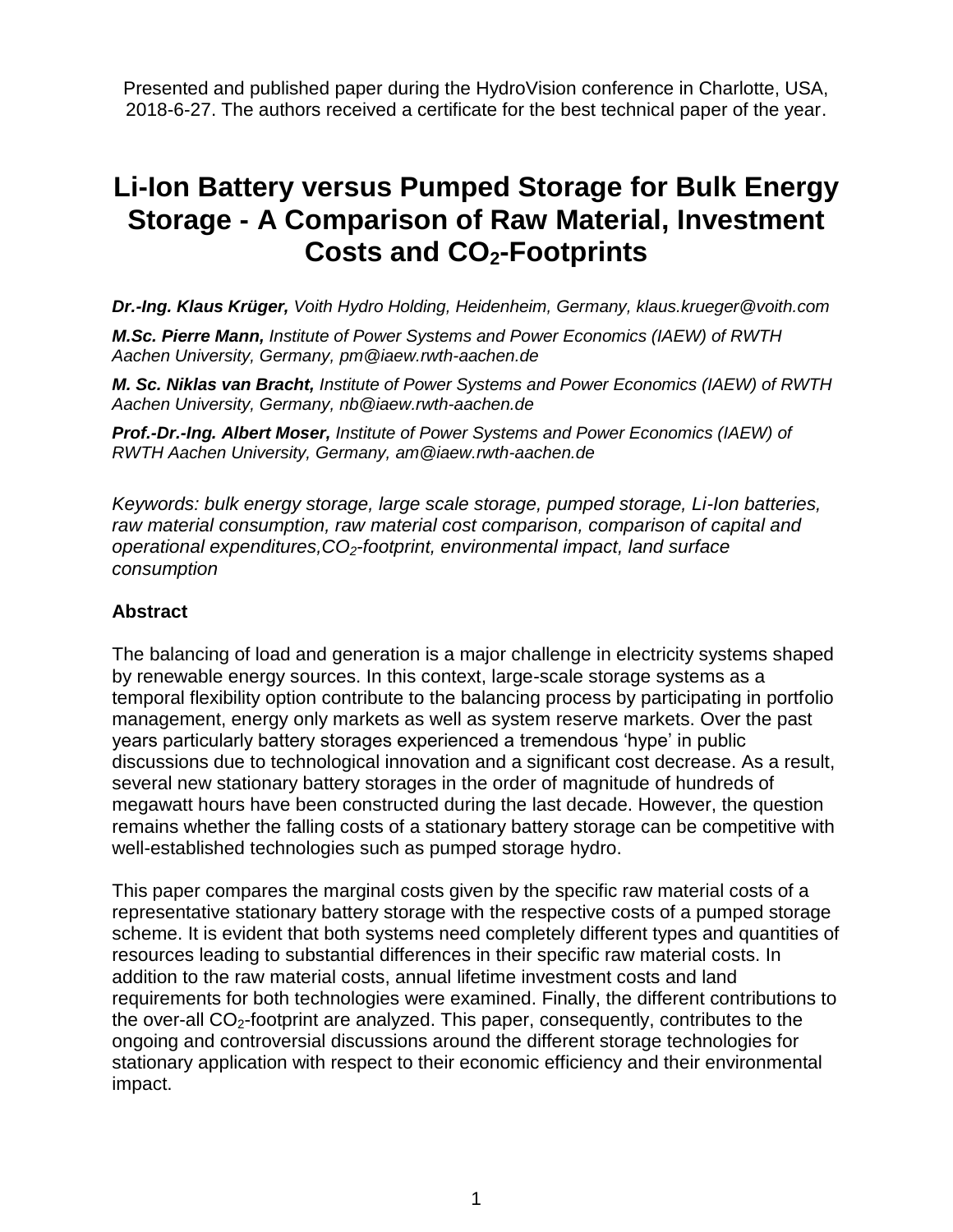# **1 Introduction**

The German and European transition towards an energy system shaped by renewable energy sources poses many technical and economic challenges. One major technical challenge consists in balancing the electrical generation and demand. In this context, large-scale storages contribute to the balancing process by participating in portfolio management, energy only markets as well as markets for ancillary services.

The substantial cost reduction of battery storages systems (BSS) has led to an increasing amount of installed stationary BSS in Germany during the last years and an installed capacity larger than 120 MW. On the other hand, uncertain market environments in combination with high investment costs and long-term amortization periods discourage investors from developing new pumped storage plants (PSP). Therefore a scientifically justified analysis of these two different storage options is necessary in order to ensure that climate goals are not jeopardized by the utilized storage technology.

# **2 Investigation Approach**

The main goal of this study is to compare a stationary BSS with a PSP regarding key economical and environmental indicators. A first analysis considers the raw material costs of both technologies, as this is the absolute limiting factor with regard to future optimization of component and plant construction. In a second step, the current financial investment sums of both technologies are analysed. Finally, the carbon foot prints are compared as an indication of the environmental impact of the different technologies. The basis for the comparative investigation is a German bachelor thesis [1]. Actual projects in Germany, which were considered in [1] as well, serve as a basis for the following calculations and comparisons. Further related reports are taken into account [2] , [3] to compare and verify the obtained results of this study.

The following two subchapters focus on the specific properties of the two individual projects. The planned 1.4 GW pumped storage project Atdorf serves as an example of a representative PSP whereas the battery power plant located in Schwerin represents a stationary BSS.

## *2.1 Pumped Storage Plant*

For the pumped storage investigations the planned PSP Atdorf located in the southern part of the Black Forest in Germany has been chosen. This PSP is a cavern-type pumped storage with two artificial reservoirs and it is characterized by a projected storage capacity of 13.4 GWh with a maximum power output of 1.4 GW, the power to energy ratio is 1/9.57 W/Wh). The project is in the planning stage and has not been realized, yet. The underground arrangement of the planned PSP is illustrated in [Figure](#page-2-0)  [1.](#page-2-0) It can be seen that the PSP Atdorf has a high civil complexity due to the long tail water tunnel with the sophisticated surge tank as well as the two caverns which are designed to accommodate six units, compared to four units in most other pumped storages.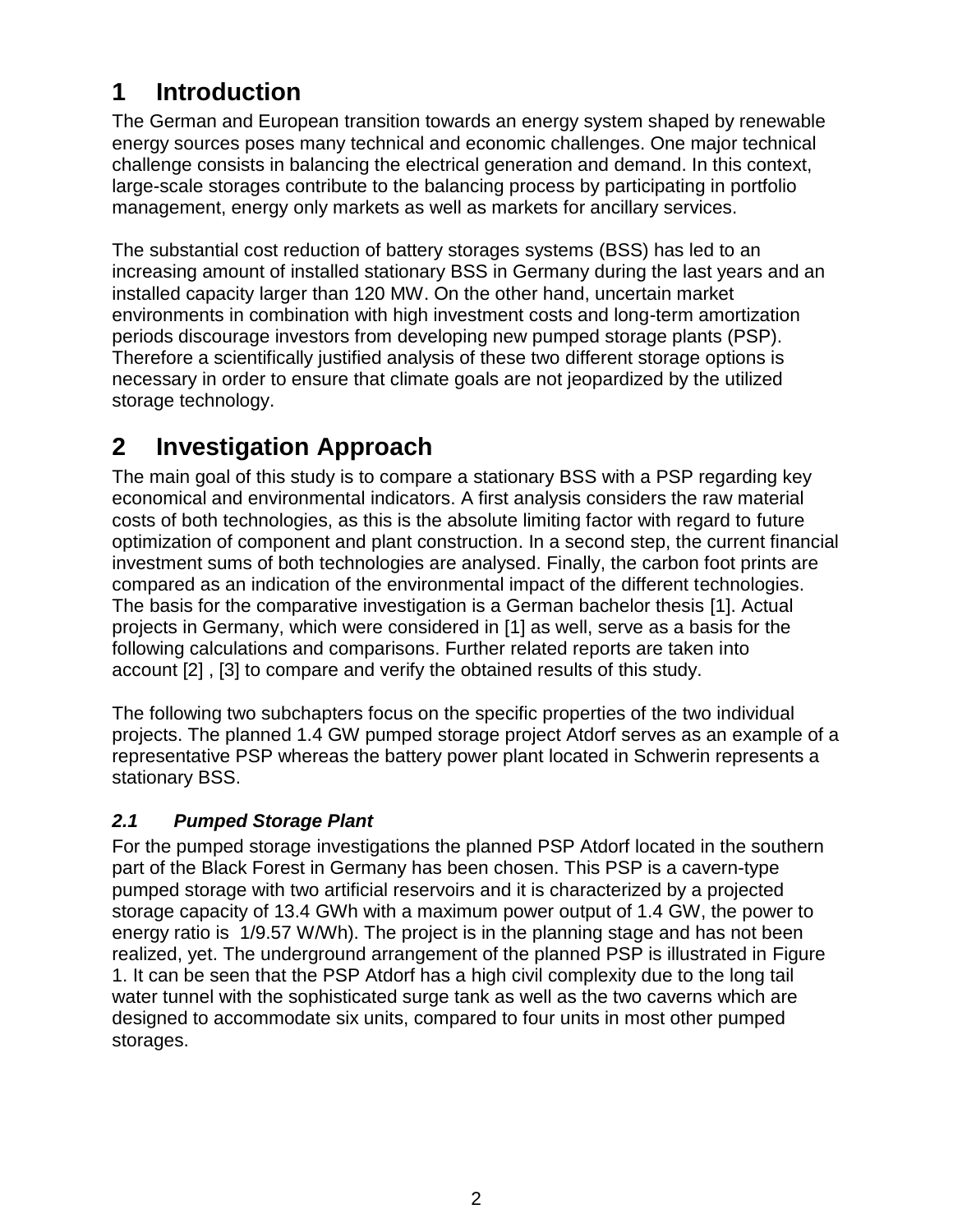

*Figure 1: 3D underground arrangement of PSP Atdorf*

## <span id="page-2-0"></span>*2.2 Battery Storage*

As an equivalent electrochemical storage, the BSS Schwerin erected by the WEMAG group in 2014 is chosen. The BSS has a storage capacity of 5 MWh with a maximum power output of 5 MW, i.e. the power to energy ratio is 1W/Wh. It consists of 25,600 lithium-manganese-oxide cells produced and maintained by Samsung SDI. Samsung offers 20 years of warranty on the cells if a constant temperature of 17°C is maintained by the HVAC system. In addition to the cells, the BSS contains ten DC/AC converters placed in a building which needs a base area of approx. 400 m². Currently, this BSS participates in the German fast balancing energy market particularly for primary control reserve.

## **3 Investigations**

The following subchapters describe the investigations which were conducted within this study. Section [3.1](#page-2-1) depicts general aspects relevant for understanding the idea of this comparison. Section **Fehler! Verweisquelle konnte nicht gefunden werden.** examines the differences in terms of raw material requirements for both technologies during the initial installation. On this basis, section [3.3](#page-5-0) presents the resulting raw material costs in the initial installation phase and draws a comparison. In a second step the raw material requirements and costs during the lifetime of the storage plants are examined in section **Fehler! Verweisquelle konnte nicht gefunden werden.** and [3.5.](#page-8-0) As an extension to the work of Mr. Rostetter [1] an examination of investment costs and present values for both technologies follows in section [3.6.](#page-9-0) Finally, section [3.8](#page-11-0) completes this work by analysing the carbon footprint of both technologies.

## <span id="page-2-1"></span>*3.1 General Notes*

Storage systems can be generally categorized by the relationship between power and stored energy [4]. With a ratio less than 1/50, storage facilities are classified as longterm storages. With a ratio between 1 and 1/50 storages are considered as mediumterm storage systems whereas storages with a ratio greater than 1 are considered as short-term storages. With respect to the two storage systems, which are chosen for this comparison, the ratio of the PSP Atdorf is 1/9.57 W/Wh whereas the ratio of the BSS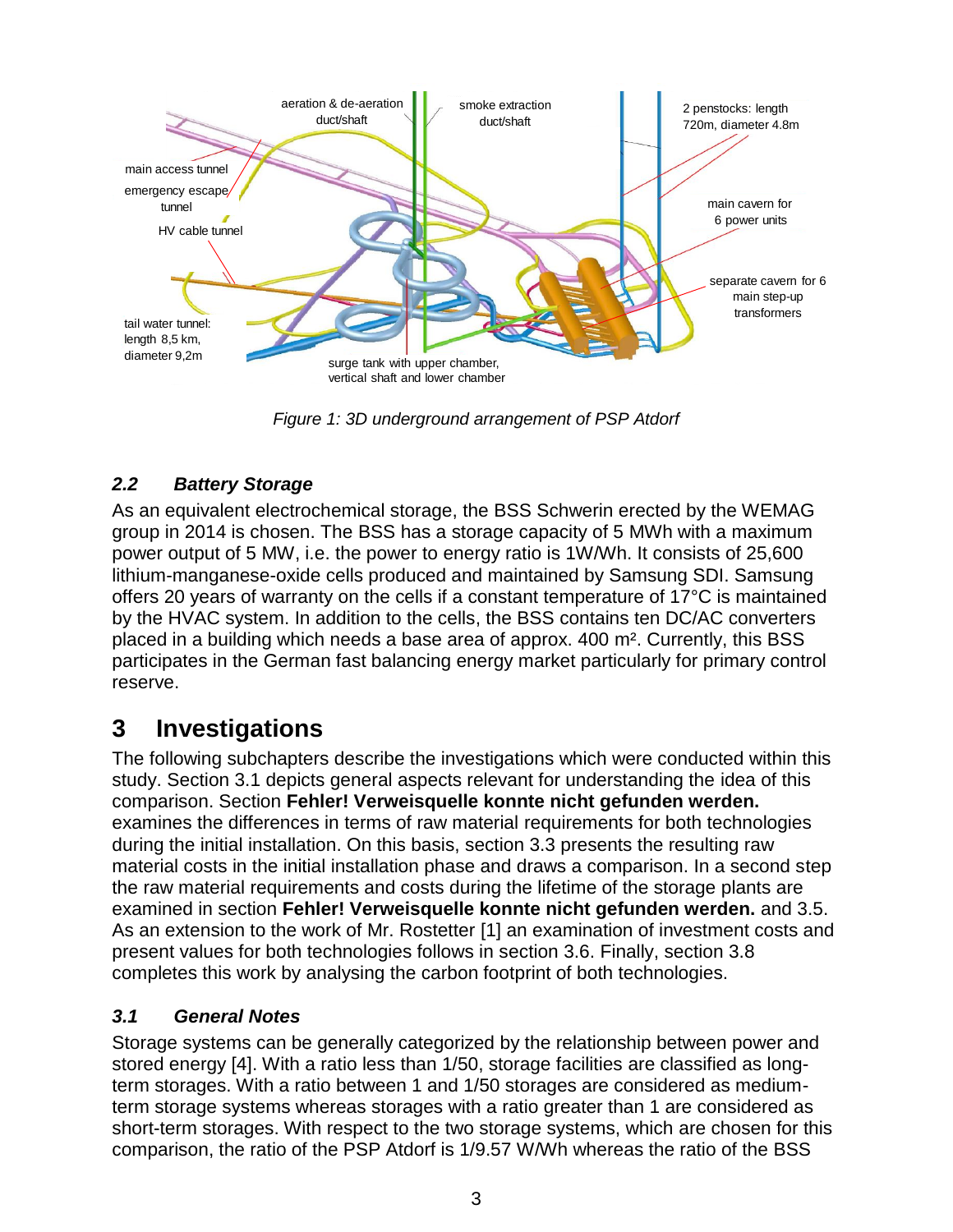Schwerin is 1/1. This difference indicates that the field of application for the two storages differs which has to be taken into account when comparing the results. Other battery technologies like sodium-sulfur (NaS) can offer ratios up to 1/7.2 [5]. Therefore, those technologies are more similar to the PSP in terms of the ratio, but since they are in pilot project stage, there are no in-depth analyses or data available so far.

## <span id="page-3-1"></span>*3.2 Raw Material Requirements during the initial installation phase*

In the scope of this study, the input data for respective raw materials of the PSP are not evaluated in detail. Instead, official values of the project developer of PSP 'Atdorf' are applied. [Table 1](#page-3-0) gives an overview about the most characteristic materials. The materials used most are concrete, steel and copper. Concrete is used for erecting dams, tunnels, surge tank and caverns. The vast amount of steel is utilized for the mechanical components of the power plant. Copper is mostly needed in the motorgenerator set for producing electricity. The civil construction is strongly characterized by the removal of rock material and large amounts of energy are required. The raw materials used most are diesel fuel for the site vehicles as well as explosives. In general neither for the PSP nor the BSS the raw materials used for the substations are added, since both plants have to be connected with similar switch gears, so that the same values would be added for both technologies.

| <b>Material</b>              | <b>Usage</b>                                                                                                          | <b>Value</b>           |
|------------------------------|-----------------------------------------------------------------------------------------------------------------------|------------------------|
| <b>Steel</b>                 | Anchors, hydraulic steel structures, concrete steel<br>reinforcements and miscellaneous mainly for the<br>civil works | 70,000 t [8]           |
| Site concrete &<br>shotcrete | Dams, tunnels, shafts, caverns and other<br>buildings                                                                 | 1.748<br>mil $m^3$ [8] |
|                              |                                                                                                                       |                        |
| Copper                       | Motor-Generator sets                                                                                                  | 336 t [9]              |
| <b>Diesel</b>                | Construction                                                                                                          | 149,000 $m3$           |
| Explosives                   | Tunnel and cavern blasting                                                                                            | 5,620 t                |

*Table 1: Raw materials requirements for the PSP for the initial installation*

<span id="page-3-0"></span>The quantification for BSS raw material requirements are based on the following assumptions. The calculation can be divided in the required raw materials for the building on the one hand and for the battery cells on the other hand. First, the paper shows the analysis of the utilized surface area of the BSS building and the corresponding raw material requirements. Thereby, [Figure 2](#page-4-0) gives a (schematic) top view of the storage system clearly showing that battery cells and converters do not occupy the whole surface area.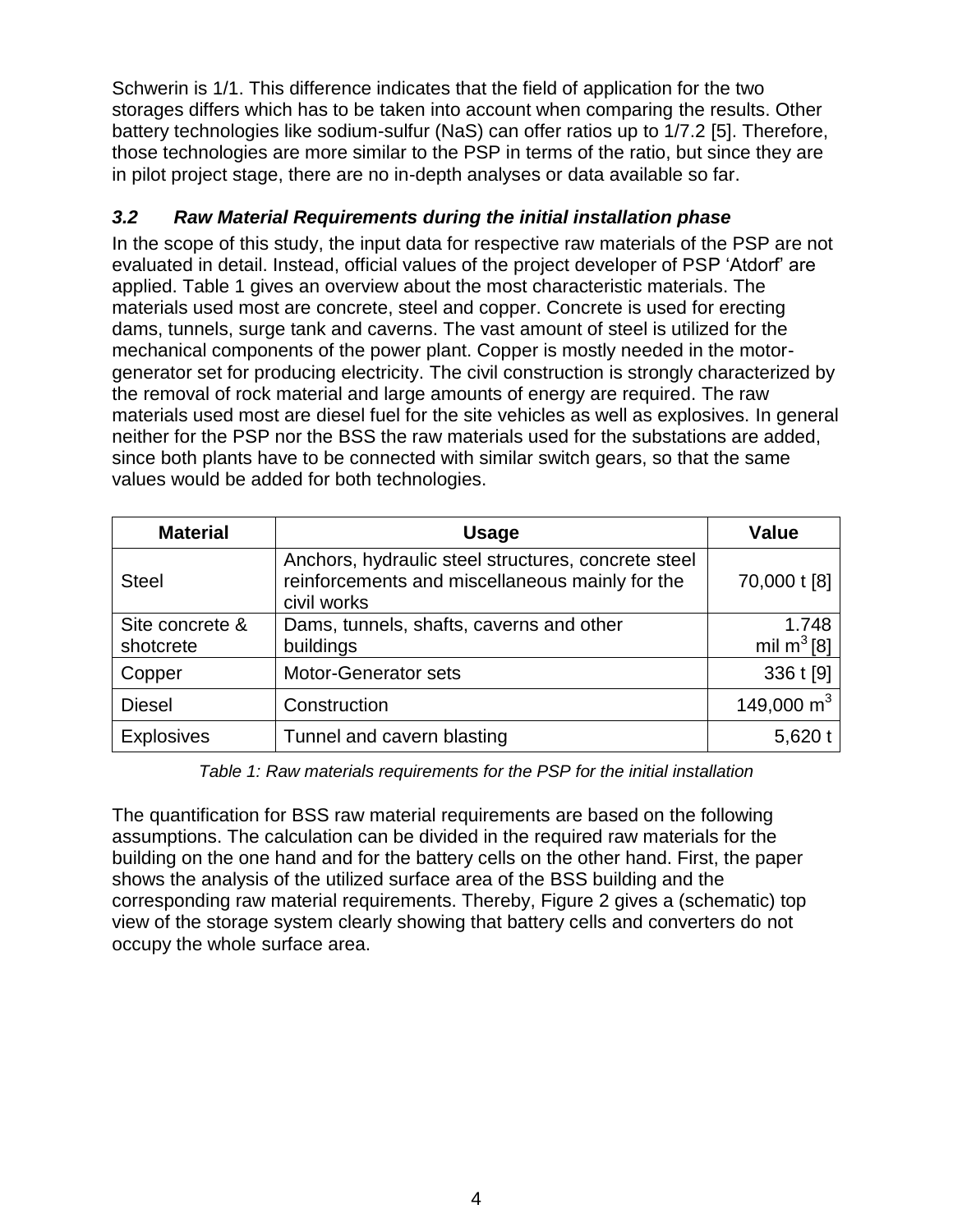

*Figure 2: Floor plan use of BSS in Schwerin [6]*

<span id="page-4-0"></span>Since the BSS in Schwerin was the first large scale BSS in Germany, about 15 % of the whole surface area is used for demonstration purposes. As this area will not be part of future similar BSS projects, it is excluded from the calculations (see [Figure 2\)](#page-4-0). 20 % of the surface area has two-levels in the area of the batteries. The Wemag BSS was designed to house a maximum 120 battery racks, however in the first stage only 100 racks were actually installed. The area allocated for further expansion is marked by the green-lined rectangle in [Figure 2.](#page-4-0) The scaling up of the building is based upon a total storage capacity of 6 MWh.

The raw material requirements for the battery cells are based on the weight of one single cell and the corresponding power and storage capacity. The respective values are in accordance with publications by Samsung SDI [7] due to similar technology and design. Scaling up the power and storage capacity of this single cell to the storage capacity and power of the BSS results in the requirements for an equivalent BSS. Gaines [8] analyzed the technical composition of lithium-ion batteries in his study and provided the percentage of battery mass for each individual raw material. The result is illustrated in [Figure 3,](#page-4-1) but only the raw materials with a share equal to or larger than one percent of the overall mass are illustrated. Based on these proportional factors and the overall mass of the batteries the requirements are estimated.



<span id="page-4-1"></span>*Figure 3: Battery Parts (with a share above or equal 1% of mass) of Lithium-Ion Batteries [8]*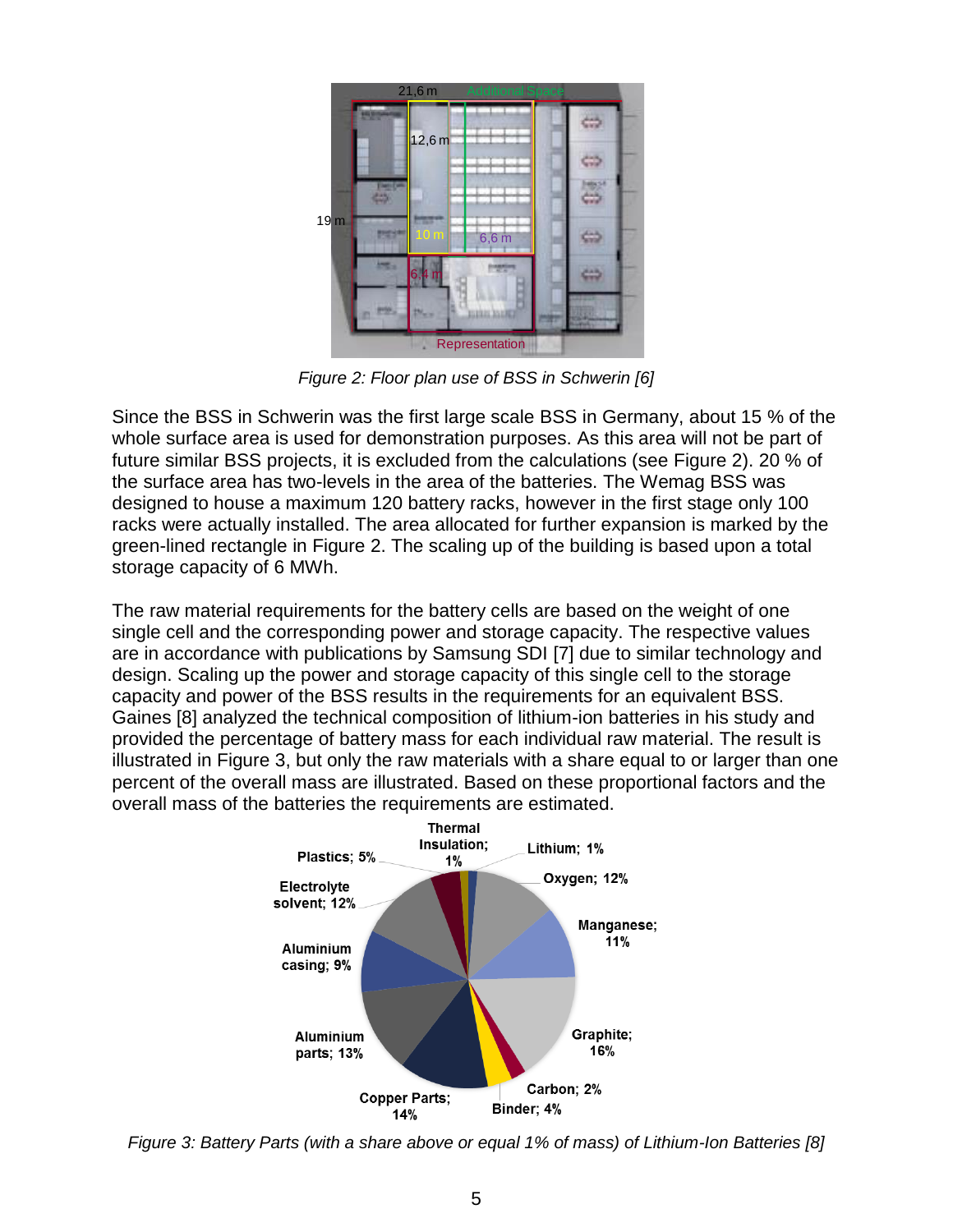[Table](#page-5-1) *2* illustrates the different raw materials used for the BSS. The first column states the various raw materials taken into consideration. The second column explains, where the respective raw material is used in the BSS. The third column depicts the demand for the different materials used in the BSS in Schwerin. The fourth and fifth column represent the required materials for a BSS with the same power and respective capacity as the PSP. In the following only the amount of materials needed for an equal storage capacity will be taken into account. For this storage capacity the amount of crude oil for the transportation by cargo vessel from the production of the battery cells in Korea to Germany are calculated.

| <b>Material</b>         | <b>Usage</b>                                                | <b>Tonnage for</b><br><b>Schwerin with</b><br>5 MW [t] | Tonnage for 1.4<br><b>GW and 1.4</b><br>GWh [t] | <b>Tonnage for</b><br>13.4 GWh [t] |
|-------------------------|-------------------------------------------------------------|--------------------------------------------------------|-------------------------------------------------|------------------------------------|
| <b>Steel</b>            | Fundament,<br>support, racks,<br>ceiling, battery<br>module | 90.01                                                  | 21004.44                                        | 201042.48                          |
| Concrete                | Fundament                                                   | 960                                                    | 224000                                          | 2144000                            |
| Copper                  | <b>Racks</b>                                                | 5.95                                                   | 1665.89                                         | 15944.94                           |
| <b>Plastic</b>          | Racks and<br>battery module                                 | 1.89                                                   | 529.62                                          | 5069.19                            |
| Lithium                 | <b>Battery module</b>                                       | 0.51                                                   | 141.84                                          | 1357.63                            |
| Manganese               | Battery module                                              | 3.87                                                   | 1084.08                                         | 10376.18                           |
| Graphite                | <b>Battery module</b>                                       | 5.90                                                   | 1651.45                                         | 15806.71                           |
| Mercury                 | <b>Battery module</b>                                       | $3.26 \cdot 10^{-6}$                                   | $1 \cdot 10^{-3}$                               | 0.01                               |
| Cadmium                 | <b>Battery module</b>                                       | $8.32 \cdot 10^{-5}$                                   | 0.02                                            | 0.22                               |
| Lead                    | <b>Battery module</b>                                       | $2.9 \cdot 10^{-5}$                                    | 0.01                                            | 0.08                               |
| Carbon                  | <b>Battery module</b>                                       | 0.83                                                   | 233.03                                          | 2230.39                            |
| Aluminum                | <b>Battery module</b>                                       | 7.85                                                   | 2198.55                                         | 21043.29                           |
| Rock wool               | <b>Battery module</b>                                       | 0.43                                                   | 121.58                                          | 1163.68                            |
| Electrolytic<br>solvent | <b>Battery module</b>                                       | 4.27                                                   | 1195.53                                         | 11442.89                           |
| <b>Binder</b>           | <b>Battery module</b>                                       | 1.34                                                   | 374.87                                          | 3588.03                            |
| Crude Oil               | Cargo Vessel                                                |                                                        |                                                 | 1529                               |

| Table 2: BSS Initial Raw Material Requirements |  |  |  |
|------------------------------------------------|--|--|--|
|------------------------------------------------|--|--|--|

#### <span id="page-5-1"></span><span id="page-5-0"></span>*3.3 Raw Material Costs during the initial installation phase*

Based upon the raw material requirements in Table 3, the costs of those materials can now be evaluated to make a comparison of the two technologies. [Table 3](#page-6-0) illustrates the respective costs for each raw material, as well as the source (where the values are extracted from). It is obvious that there is a huge range of costs for the different raw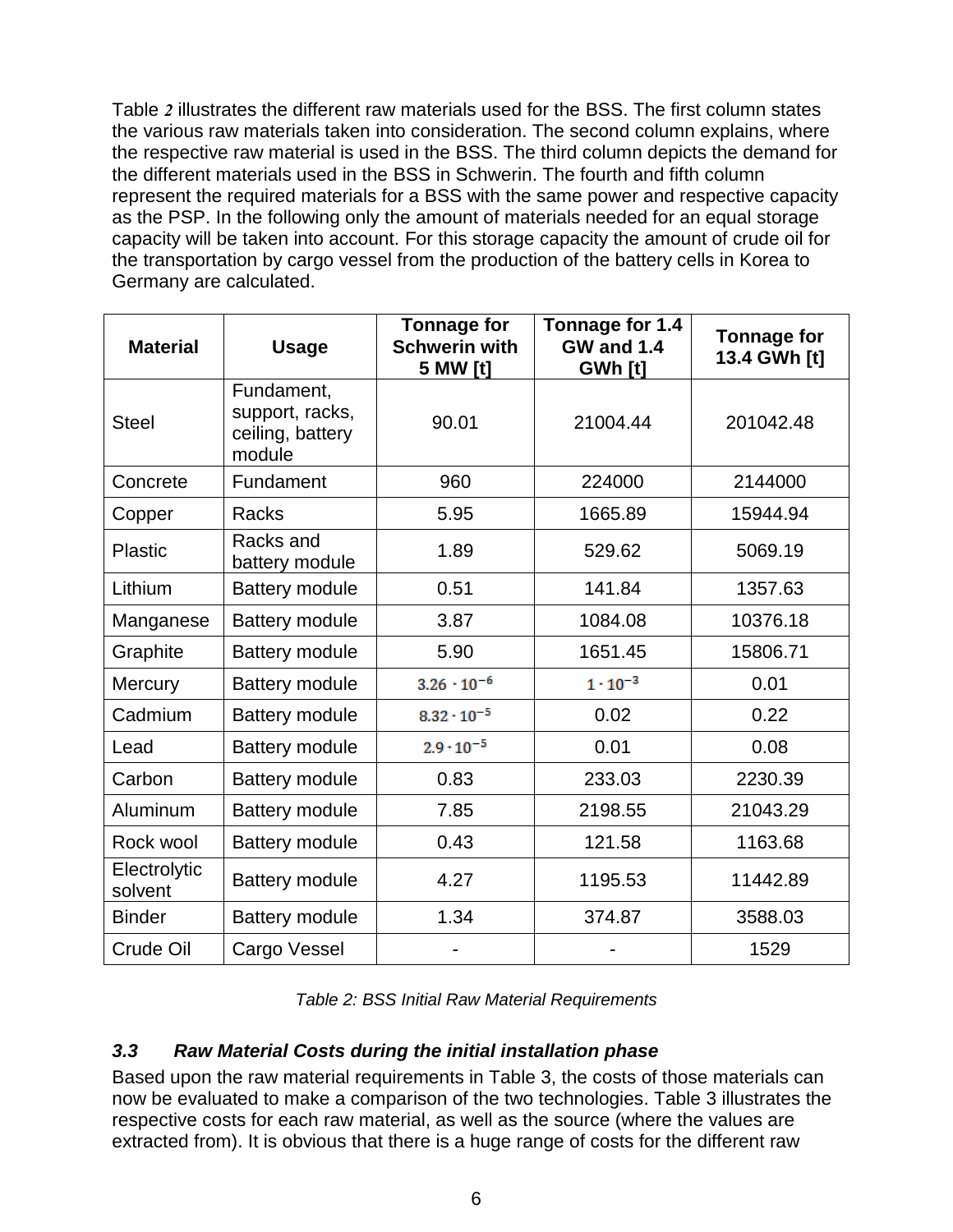materials, especially some of the raw materials used in the BSS are highly cost intensive.

When considering those costs, the difference in raw material costs between BSS and PSP becomes evident (cf. [Figure 4\)](#page-7-0). As it is shown, the BSS is about 3.7 times more cost intensive compared to the PSP regarding raw material costs for the same storage capacity of 13.4 GWh. [Figure 4](#page-7-0) indicates that for the Battery Storage the costs for the batteries itself exceed the costs for the building by far. Furthermore, [Figure 4](#page-7-0) illustrates, that the main driver for raw material costs for the PSP are the costs for diesel fuel for the construction process.

| <b>Raw Material</b>  | <b>Costs in EUR/t</b> | <b>Source</b> |
|----------------------|-----------------------|---------------|
| <b>Steel</b>         | 430                   | [9]           |
| Concrete             | 8                     | $[10]$        |
| Copper               | 5,070                 | [11], [12]    |
| <b>Plastic</b>       | 1,444                 | $[13]$        |
| Lithium              | 8,000                 | $[14]$        |
| Manganese            | 1,760                 | $[15]$        |
| Graphite             | 5,000                 | $[16]$        |
| <b>Mercury</b>       | 37,640                | $[1]$         |
| Cadmium              | 1,912                 | $[17]$        |
| Lead                 | 1,862                 | $[18]$        |
| Carbon               | 48                    | $[19]$        |
| Aluminium            | 1,682                 | $[20]$        |
| Rock wool            | 2,650                 | $[1]$         |
| Electrolytic solvent | 21,010                | $[1]$         |
| <b>Binder</b>        | 54,200                | $[1]$         |
| Diesel fuel          | 790                   | $[21]$        |
| <b>Explosives</b>    | 3,000                 | $[22]$        |
| Crude Oil            | 299.7                 | $[23]$        |

<span id="page-6-0"></span>*Table 3: BSS Specific Raw Material Costs*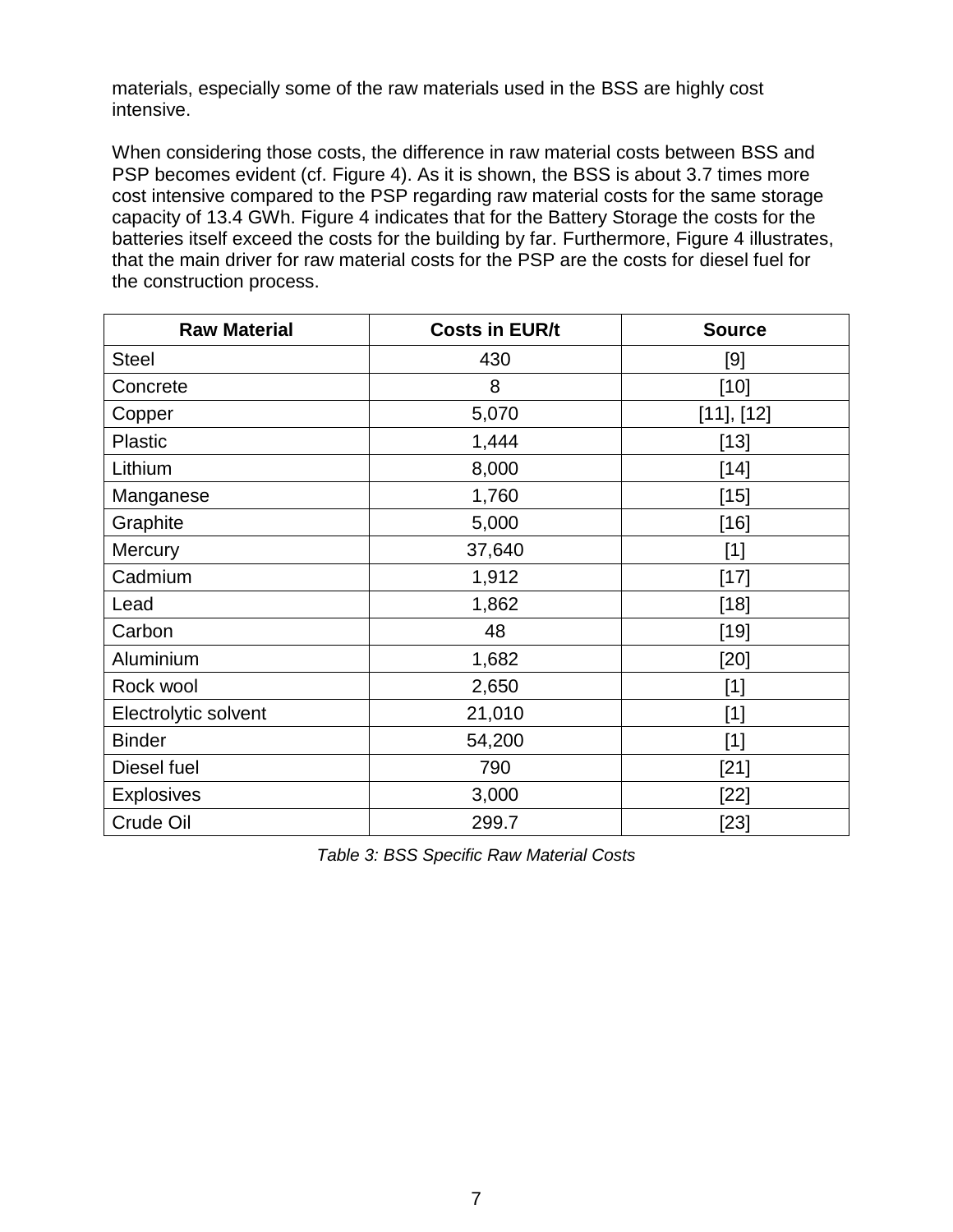

*Figure 4: Comparison of Initial Raw Material Costs*

#### <span id="page-7-0"></span>*3.4 Lifetime Raw Material Requirements*

Operating and maintenance costs of BSS are at first glance very low. There are no rotating components and no direct interfaces with the environment, which demand constant vigilance and attention. Further analysis shows, however, that the lifetime raw material requirements of the two technologies are quite different. With an assumed lifetime of about 100 years, parts of the PSP and the BSS have to be replaced meanwhile. For the PSP the 6 motor-generator sets as well as the runners of the pump turbines have to be replaced after 40 years. This information is based on estimates by experts [24] and results in replacements after 40 and 80 years. Replacing the motorgenerator set results in an additional requirement for steel as well as copper, as indicated in [Table 4](#page-7-1) below.

| <b>Material</b> | <b>Usage</b>                                                                              | <b>Tonnage for</b><br>one exchange | Tonnage for<br>two<br>exchanges |
|-----------------|-------------------------------------------------------------------------------------------|------------------------------------|---------------------------------|
| <b>Steel</b>    | Replacement of runners, steel components &<br>ferromagnetic sheets for rotors and stators | 4.586                              | 9,172                           |
| Copper          | Replacement of the windings for the motor-<br>generators sets                             | 336                                | 672                             |

*Table 4: Lifetime PSP raw material requirements*

<span id="page-7-1"></span>In contrast to the PSP, the battery modules already have to be replaced after the guaranteed lifetime of 20 years. Identical raw materials requirements as for the initial battery modules installation are assumed. For the buildings, a lifetime of 100 years is assumed and therefore the building raw materials are not taken into account in this calculation. The results are shown in the following

[Table](#page-8-1) *5*. The values shown in the fourth column of

[Table](#page-8-1) *5* represent the corresponding requirement for raw materials for one battery modules exchange. Assuming a lifetime of 100 years, replacement will occur every twenty years and therefore the battery modules will have to be replaced four times.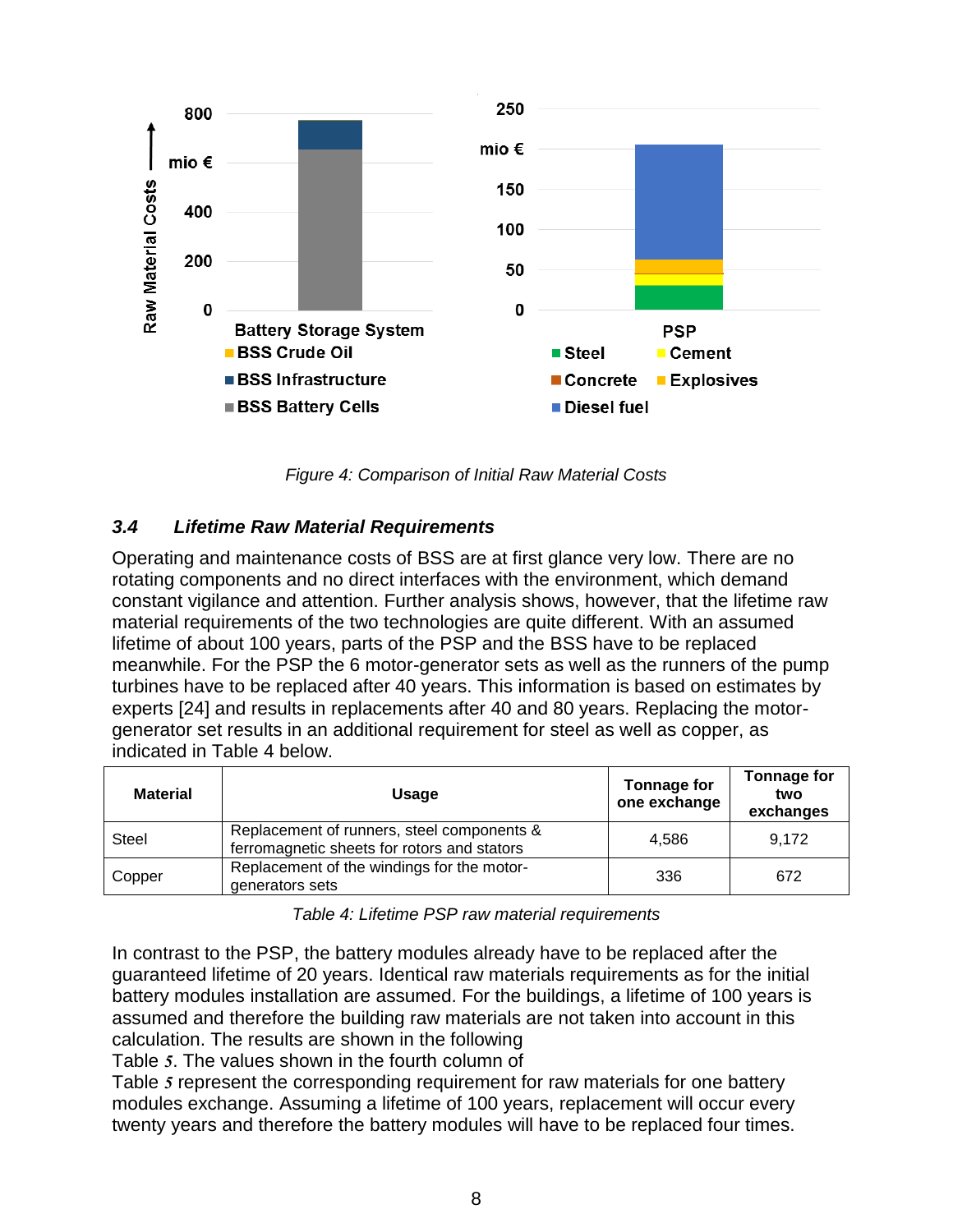| <b>Material</b>         | <b>Usage</b>                  | <b>Tonnage for</b><br><b>Schwerin with 5 MW</b><br>$[t] \centering% \includegraphics[width=0.35\textwidth]{Figures/PN1.png} \caption{The 3D (black) model for the $L^2$-error of the estimators in the left and right. The left and right is the same as in the right.} \label{fig:1}$<br>(one exchange) | Tonnage for a<br>capacity of 13.4<br>GWh [t]<br>(one exchange) | Tonnage for a<br>capacity of 13.4<br>GWh [t]<br>(four exchanges) |
|-------------------------|-------------------------------|----------------------------------------------------------------------------------------------------------------------------------------------------------------------------------------------------------------------------------------------------------------------------------------------------------|----------------------------------------------------------------|------------------------------------------------------------------|
| <b>Steel</b>            | Fundament,<br>support, racks, | 0.04                                                                                                                                                                                                                                                                                                     | 96.97                                                          | 387.9                                                            |
| Copper                  | Racks                         | 5.03                                                                                                                                                                                                                                                                                                     | 13479.34                                                       | 53917.4                                                          |
| Plastic                 | Racks and<br>battery module   | 1.63                                                                                                                                                                                                                                                                                                     | 4363.82                                                        | 17455.3                                                          |
| Lithium                 | Battery module                | 0.51                                                                                                                                                                                                                                                                                                     | 1357.63                                                        | 5430.5                                                           |
| Manganese               | Battery module                | 3.87                                                                                                                                                                                                                                                                                                     | 10376.18                                                       | 41504.7                                                          |
| Graphite                | Battery module                | 5.90                                                                                                                                                                                                                                                                                                     | 15806.71                                                       | 63226.8                                                          |
| Mercury                 | Battery module                | $3.26 \cdot 10^{-6}$                                                                                                                                                                                                                                                                                     | 0.01                                                           | 0.04                                                             |
| Cadmium                 | Battery module                | $8.32 \cdot 10^{-5}$                                                                                                                                                                                                                                                                                     | 0.22                                                           | 0.9                                                              |
| Lead                    | Battery module                | $2.9 \cdot 10^{-5}$                                                                                                                                                                                                                                                                                      | 0.08                                                           | 0.3                                                              |
| Carbon                  | <b>Battery module</b>         | 0.83                                                                                                                                                                                                                                                                                                     | 2230.39                                                        | 8921.6                                                           |
| Aluminium               | Battery module                | 7.85                                                                                                                                                                                                                                                                                                     | 21043.29                                                       | 84173.2                                                          |
| Rock wool               | Battery module                | 0.43                                                                                                                                                                                                                                                                                                     | 1163.68                                                        | 4654.7                                                           |
| Electrolytic<br>solvent | Battery module                | 4.27                                                                                                                                                                                                                                                                                                     | 11442.89                                                       | 45771.6                                                          |
| <b>Binder</b>           | Battery module                | 1.34                                                                                                                                                                                                                                                                                                     | 3588.03                                                        | 14352.1                                                          |
| Crude Oil               | Cargo Vessel                  |                                                                                                                                                                                                                                                                                                          | 1529                                                           | 6116                                                             |

#### <span id="page-8-1"></span><span id="page-8-0"></span>*3.5 Overall Raw Material Costs during Lifetime*

During the lifetime of 100 years the raw material costs for the two bulk energy storage options are very different. Due to the frequent replacement of the battery cells and their high raw material costs, the running material costs are much higher compared to the running material costs for machinery in the PSP. The running raw material costs (excluding initial raw materials) of BSS is about 357 times more cost intensive over 100 years. Overall, over 100 years, the raw material requirements of BSS are approximately 18 times more cost intensive than PSP.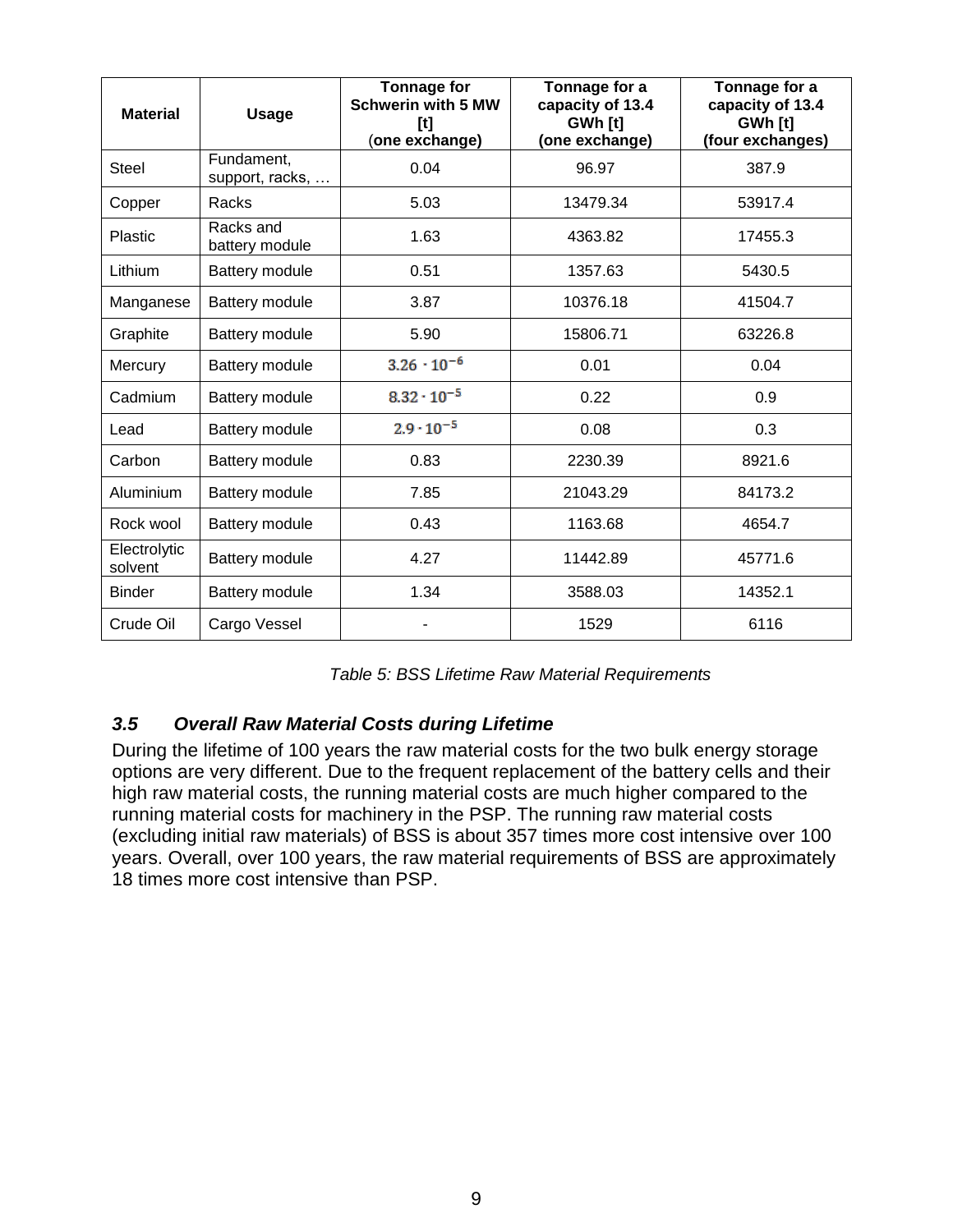

*Figure 5: Comparison Raw Material Costs during the Assumed Lifetime of 100 Years*

## <span id="page-9-0"></span>*3.6 Capital and Operational Expenditures*

For both technologies, the raw material costs represent a relatively small proportion of the overall investment costs. The overall investment includes planning, energy, manufacture, erection and grid connection costs as well as operation and maintenance costs. In the following calculations of the investment costs, a depreciation period of 40 years for the PSP (replacement of machinery) and 20 years for battery replacement in the BSS are assumed.

The PSP has investment costs in the order of magnitude of 1.6 bn EUR [1]. Those comprise costs for raw material, planning, erection and grid connection. The yearly operating costs for this storage can be separated in fixed costs and operating costs. The fixed costs are 2.86 EUR/ (kW a) [1] which amounts to 4,004,000 EUR/a when being multiplied with the installed power of 1.4 GW. The variable operating costs are numbered by 0.56 EUR/MWh [1]. With the assumption of a yearly generation of 2.5 TWh/a [24] the variable operating costs are estimated with 1,400,000 EUR/a. Under the assumption of a depreciation period of 40 years and an interest rate of 4 % that results in a yearly annuity of 82.25 mio EUR/a.

The BSS 'Schwerin' has investment costs of 6 mio EUR [6] including costs for raw materials, manufacture, planning, erection and the grid connection. The annual operating costs are around 116,000 EUR/a with an inflation rate of 1.5 %/a, as stated in [6]. These values with the assumption of a depreciation period of 20 years and an interest rate of 4 % result in an annuity of 573 mio EUR/a. When scaling the storage capacity to the capacity that the PSP provides, the annuity increases to 1,535 mio EUR/a.

The result is similar to the difference in raw material costs as stated in section [3.2.](#page-3-1) The difference between the annuities between the two technologies is a factor 18, making the PSP 18 times more cost efficient as shown in [Figure 6.](#page-10-0)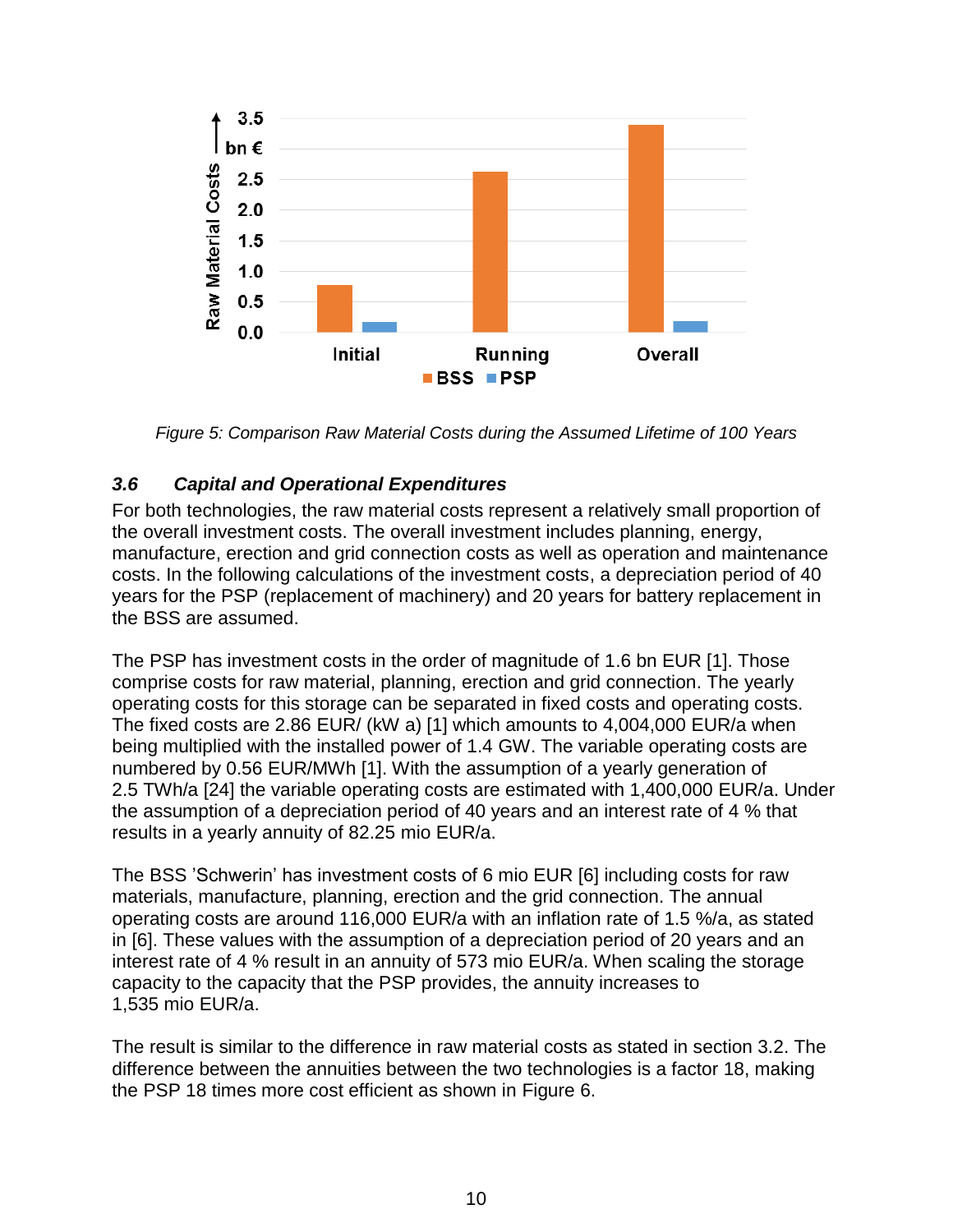

*Figure 6: Comparison of Investment Costs*

## <span id="page-10-0"></span>*3.7 Spatial Requirements*

Another interesting comparison with respect to the environmental impact is the spatial requirement of both technologies. According to the operator, PSP 'Atdorf' requires an area of approx. 1.086 km². Scaling up the BSS 'Schwerin', results in an area of 0.759 km², approximately 30% less than PSP 'Atdorf'. This is illustrated in [Figure 7.](#page-10-1)

| <b>Pumped Storage Plant</b>       |  |  |  |  |  |  |
|-----------------------------------|--|--|--|--|--|--|
| <b>Battery Storage</b><br>$~10\%$ |  |  |  |  |  |  |

*Figure 7: Land use of PSP and BSS*

<span id="page-10-1"></span>Within the calculations for the BSS 'Schwerin' it is assumed that 85 % of the ground area of the building are necessary for technical equipment, whereas the other 15 % are used for demonstration purposes. Furthermore, the building is supposed to offer a capacity of 6 MWh and a power of 6 MW. However these calculations are limited to the land use in Germany. When expanding the geographical scope to a global level, it becomes obvious that especially the battery storage needs huge areas for the mining process of the required raw materials, which are not taken into consideration in [Figure](#page-12-0)  [8.](#page-12-0) A benefit of BSS regarding the land use in Germany is the type of land cover required for BSS. BSS can be erected in a decentralized way on brown-field site whereas pumped hydro storage has to be located in less developed areas, with convenient topologies regarding head difference and reservoir capacities.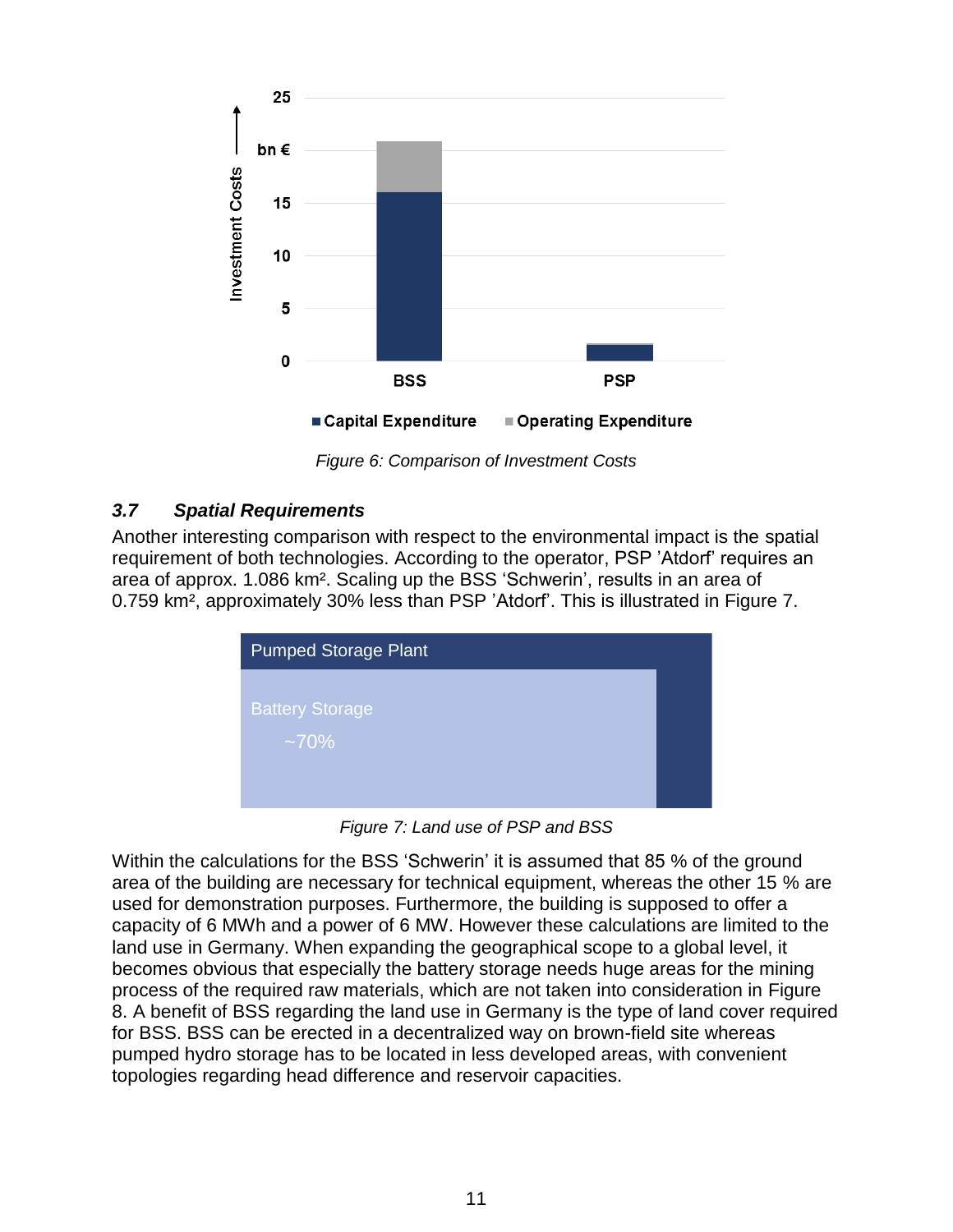## <span id="page-11-0"></span>*3.8 Carbon Footprint*

 $\overline{a}$ 

The carbon footprint of the two technologies is evaluated by comparing the carbon emissions for the production of the raw materials. Additionally for the PSP the carbon emissions related to the erection of the facility are taken into account, due to the huge amount of  $CO<sub>2</sub>$  emitted during this process. As for the PSP, the  $CO<sub>2</sub>$  intensive transport of the battery cells from Korea to Germany via Cargo Vessel it taken into account. The carbon footprint is compared for the lifetime of 100 years for both technologies. The carbon footprint is analyzed with respect to the Ecoinvent database [26]. Therefore, the demand of raw material is multiplied with the greenhouse gas potential of the respective raw material.

The corresponding  $CO<sub>2</sub>$  emission factors of all materials are depicted in Table 6. All emission factors are derived from the Ecoinvent database [25].

| <b>Material</b>                                                                                                                         | Steel | ete<br>৳ | Copper | astic<br>$\Omega$ | .ithium | Manganese | Graphite | Mercu | Cadmium | bea- | Carbon | loow<br><b>Rock</b> | Electr<br>á | <b>Binder</b> |
|-----------------------------------------------------------------------------------------------------------------------------------------|-------|----------|--------|-------------------|---------|-----------|----------|-------|---------|------|--------|---------------------|-------------|---------------|
| <b>GWP</b> in<br><b>kg CO</b> <sub>2</sub> - $ 1.47 0.092 3.72 1.10 58.88 3.33 2.06 13.23 3.84 1.25 0.34 10.50 1.44 2.29 1.59$<br>eq/kg |       |          |        |                   |         |           |          |       |         |      |        |                     |             |               |

*Table 6: Global Warming Potential (GWP) of different materials*

[Table](#page-11-1) 7 presents an overview of the necessary energy consumption during the complete construction and erection phase of the PSP, which needs to be considered when calculating the carbon-footprint. The values arise from in depth analyses, conducted by an experienced consulting agency for the plan-approval process.

| <b>Energy</b>            | <b>Usage</b>                                                                                                                                                   | <b>Value</b>              | $CO2$ Emission<br><b>Factor</b>   |
|--------------------------|----------------------------------------------------------------------------------------------------------------------------------------------------------------|---------------------------|-----------------------------------|
| electricity              | Energy demand during the<br>construction phase for construction &<br>site equipment, logistics, production,<br>transport and delivery of building<br>materials | 880<br>GWh [10]           | 564 gCO <sub>2</sub> /kWh<br>[27] |
| fossil fuels<br>(Diesel) | construction machines using<br>combustion engines                                                                                                              | 149,000 $m3$<br>[11] $^1$ | 2650 gCO <sub>2</sub> /l<br>28    |
| <b>Explosives</b>        | Rock blasting underground and at the<br>surface                                                                                                                | 5620 t [8]                | 2320 $gCO2/kg$<br>29              |

*Table 7: Energy consumption during the construction and erection phase for the PSP*

<span id="page-11-1"></span>Focusing on the BSS, the major contribution to the  $CO<sub>2</sub>$ -footprint from the erection phase arises from the  $CO<sub>2</sub>$  intensive transport of the battery cells. Most battery cells today are produced in Korea, therefore the transport via sea from Korea to Germany is taken into consideration. This results in the following values, emerging from GaBi

<sup>1</sup> The volume of fossil fuels was calculated using the following assumptions: average efficiency of construction machines of 0.2; density of fossil fuels 833 kg/m<sup>3</sup>; heat value of 11.8 kWh/kg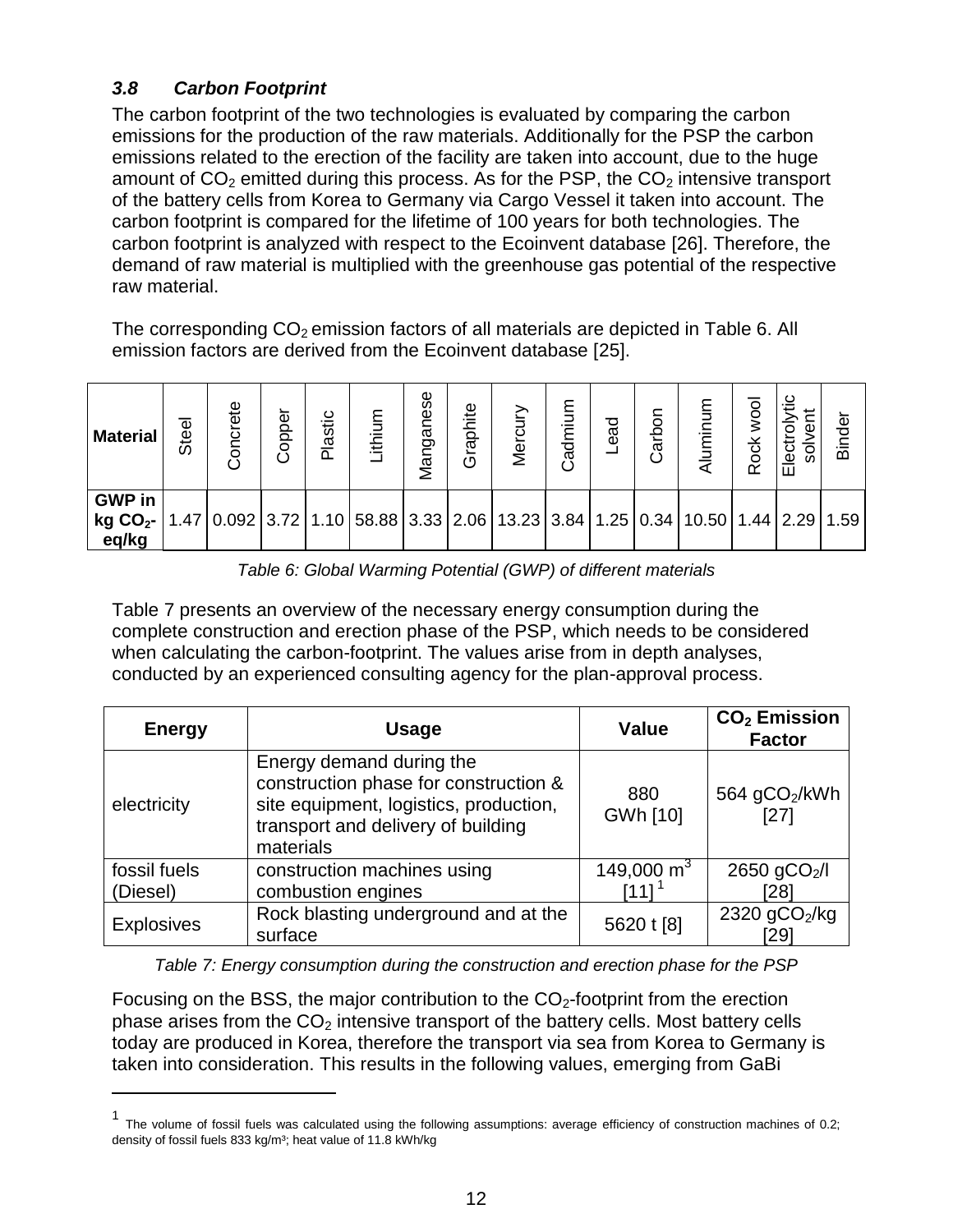software for Life Cycle Assessments for different sections of the transport chain. The 117,000 t of battery cells, can be commissioned in 5850 containers (twenty-foot equivalent unit) and with overall  $CO<sub>2</sub>$  emission of 8,267 t. During its lifetime, the batteries in the BSS have to be replaced four times, therefore the  $CO<sub>2</sub>$  emission are 4 times the emissions given in [Table 8.](#page-12-1)

| Freight for the<br>battery cells from<br>Korea | Twenty-foot<br><b>Equivalent Unit</b><br>container (TEU) | Distance [km] | $CO2$ [t] |
|------------------------------------------------|----------------------------------------------------------|---------------|-----------|
| Cargo ship                                     | 5850                                                     | 20,525        | 8,267.36  |

*Table 8: CO<sup>2</sup> emissions during the transport of the battery cells*

<span id="page-12-1"></span>Evaluating all of these values leads to a GWP of about 2.6 million t  $CO<sub>2</sub>$ -equivalent for the BSS over a lifetime of 100 years, just caused by raw materials. The predominant part of the  $CO<sub>2</sub>$ -equivalent arises from the raw materials, while transport is responsible for only 5%. In contrast to this, the GWP of the PSP sums up to 1.1 million t  $CO<sub>2</sub>$ equivalent, divided up into about 0.82 million t  $CO<sub>2</sub>$ -equivalent resulting of the energy consumption during the erection process and about  $0.3$  million t  $CO<sub>2</sub>$ -equivalent based on the raw materials. [Figure 8](#page-12-0) shows the different GWPs of the two technologies, and illustrates that the GWP over the lifetime of the Battery Storage is about twice the GWP of the PSP.



<span id="page-12-0"></span>*Figure 8: GWP of the two technologies*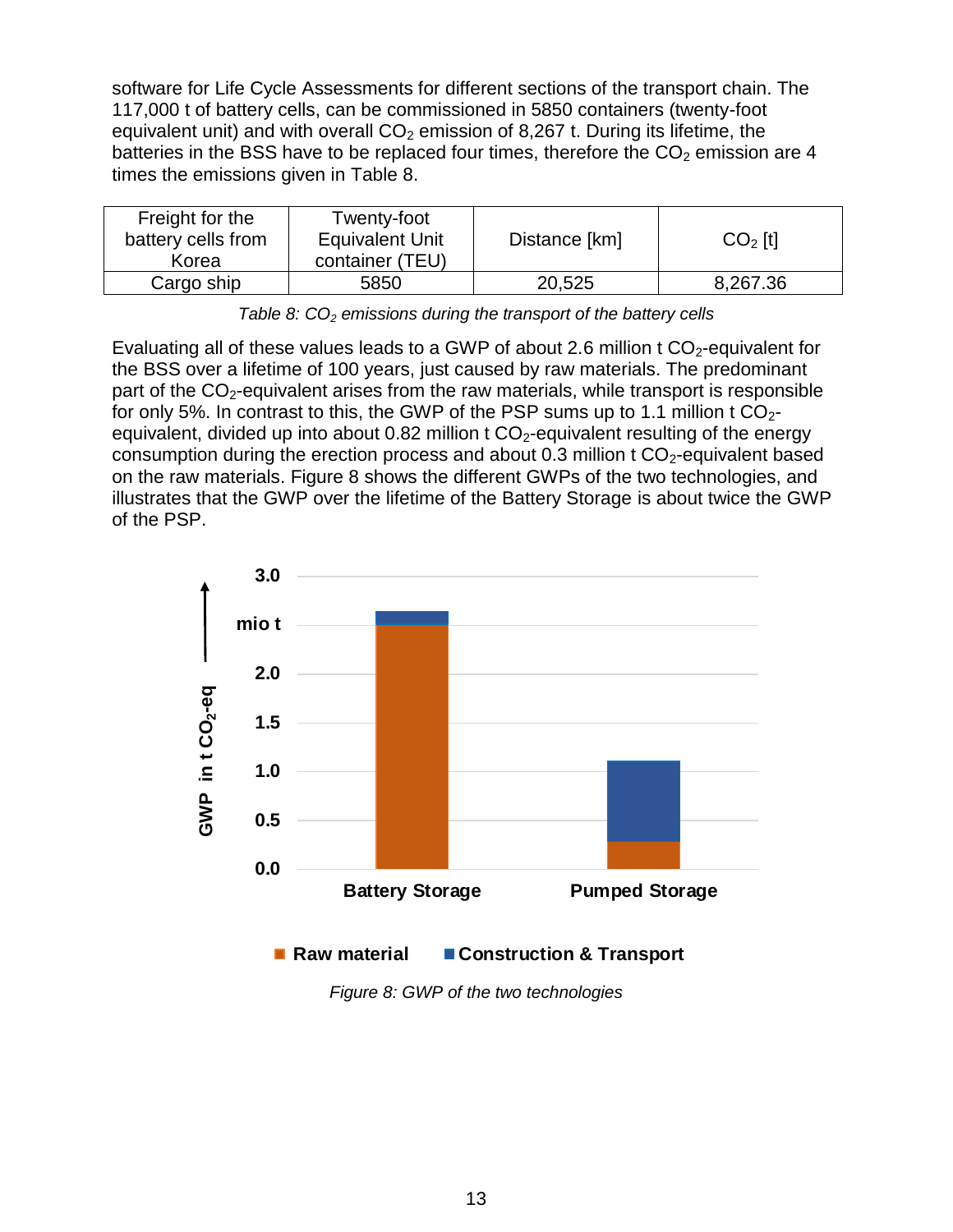## Concluding Remarks

A fundamental difference between the evaluated technologies is the power to stored energy ratio. For a PSP, this ratio can be easily tailored to the individual project needs. Typical values for PSPs are smaller than 1/7. The factor for PSP Atdorf is 1/9.6.

The Power to Energy ratio for a BSS depends on the type of chemical battery:

- Li-Ion: 1/3 ... 1/0.5
- Lead: 1/6 ... 1/3
- NaS: 1/7

Another important factor to be mentioned is the capacity deterioration of Li-Ion batteries. Depending on the operation mode Li-Ion batteries can suffer a significant capacity deterioration, which can reach up to a 2 digit percentage of the initial installed capacity after 20 years of operation. The capacity deterioration of Li-Ion batteries includes a cycle deterioration (e.g. number of cycles) and a storage deterioration (depends on the storage time from completion of charging to the start of discharge) [31]. In order to overcome this, the initial capacity installation has to be over-sized thus leading to additional costs for the battery cells. These costs have been not considered in Figure 5.

If the focus of a project is bulk energy storage, then as we have seen, the chemical battery is a very expensive solution, partly due to the fact that it is also capable of delivering comparably high values of power according to its individual Power to Energy coefficient mentioned above.

Stationary BSS facilities are ideally suited to fast and short duration applications (< 1...1.5h) like UPS, peak shaving, governor response mode (European terminology: primary frequency control), high-voltage grid booster, etc. BSS can be implemented in areas like Schwerin, where there are no naturally occurring head differences.

The different power and energy trading opportunities in the German electricity market are illustrated in [Figure](#page-14-0) *9*.

In the past thermal power plants were usually supplying primary frequency control (PFC) in Germany (US terminology for PFC is governor response mode). Nowadays, these thermal power plants have to be shut-down several times per day or week in order to integrate solar and wind generation, which have a higher feed-in priority. For this reason these thermal power plants cannot guarantee the PFC service for a continuous week, since the product is traded and has to be guaranteed for an entire week without interruptions. This new situation led to a new business case for chemical batteries.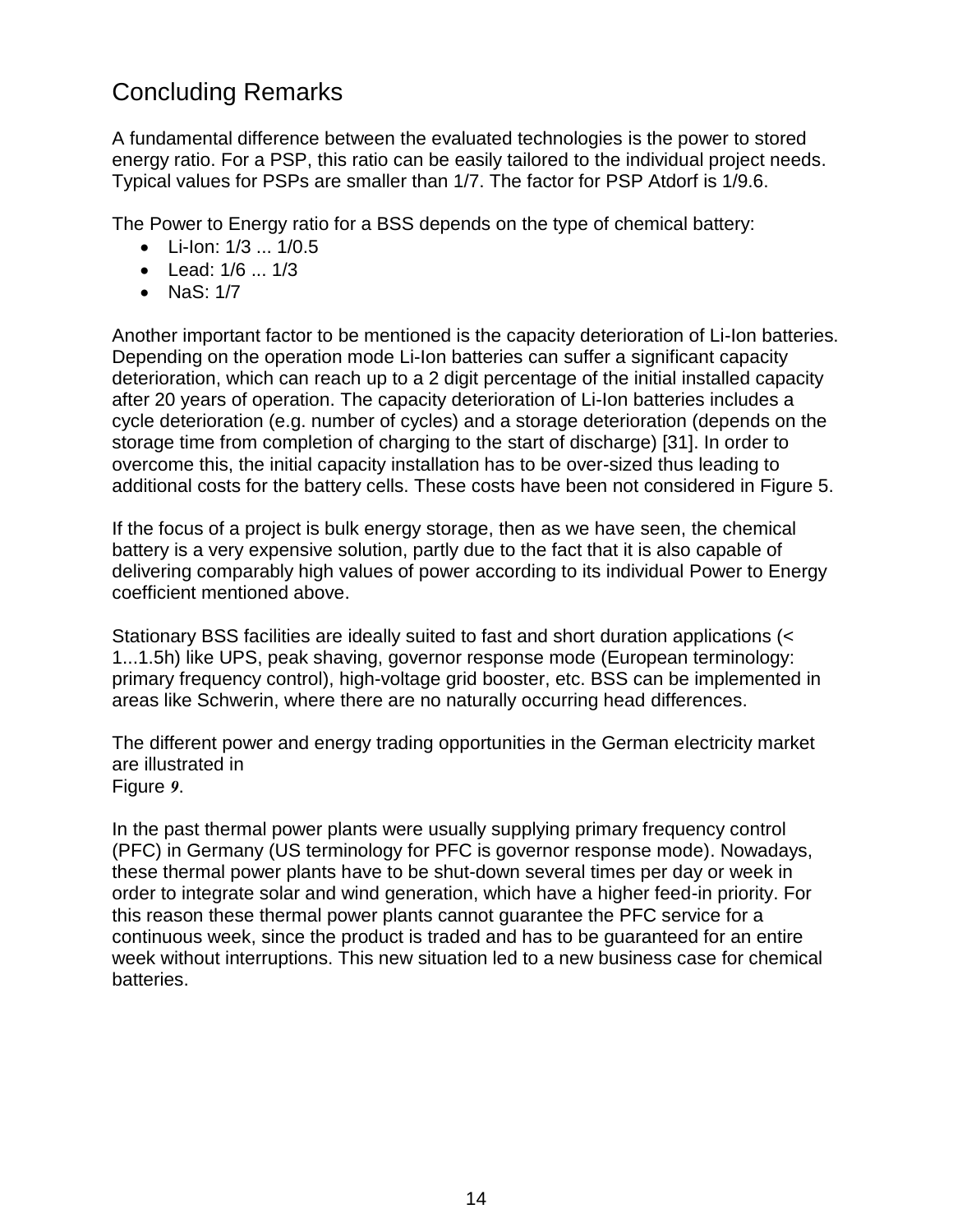<span id="page-14-0"></span>

*Figure 9: Power & Energy Trading Opportunities for Batteries & Pumped Storages in Germany*

There are new references in Germany, where new chemical Li-Ion batteries are integrated in existing PSP or in switchyards of existing thermal power plants and supply PFC services for the TSOs. These references are:

- PSP Reisach ( 3 x 35 MW) built 1954/1961 plus a new Li-Ion battery with a power of 12.5 MW and a capacity of 13 MWh (in operation since December 2017),
- PSP Herdecke (153 MW) since 1989 in operation plus a new Li-Ion battery with a power of 7 MW and a capacity of 7 MWh (in operation since February 2018).
- STEAG large scale batteries with 6 x 15 MW and a total capacity of 120 MWh are since 2017 in operation. The six locations are: Lünen, Herne and Duisburg-Walsum in North Rhine-Westphalia, then Bexbach, Völklingen-Fenne and Weiher in Saarland.

It should be pointed out, that the PFC market is limited to approx. +/- 500 MW in Germany. Furthermore the average price for 1 MW PFC per week dropped from approx. 4,000 € in the year 2015 to values below 1,600 € per MW and week in 2018 due to the very competitive market situation [30].

## **4 Summary**

This study presents a comparison between the PSP 'Atdorf' and a fictitious large scale BSS with a stationary battery technology of Schwerin, which was scaled up to the power and energy capacity of the PSP. The aim was to identify relevant characteristics of both technologies in order to compare those. Furthermore, calculations in previous studies are evaluated and improved.

The first analysis focuses on the raw material requirements for both technologies. Based on these, the raw material costs of both technologies as well as the carbon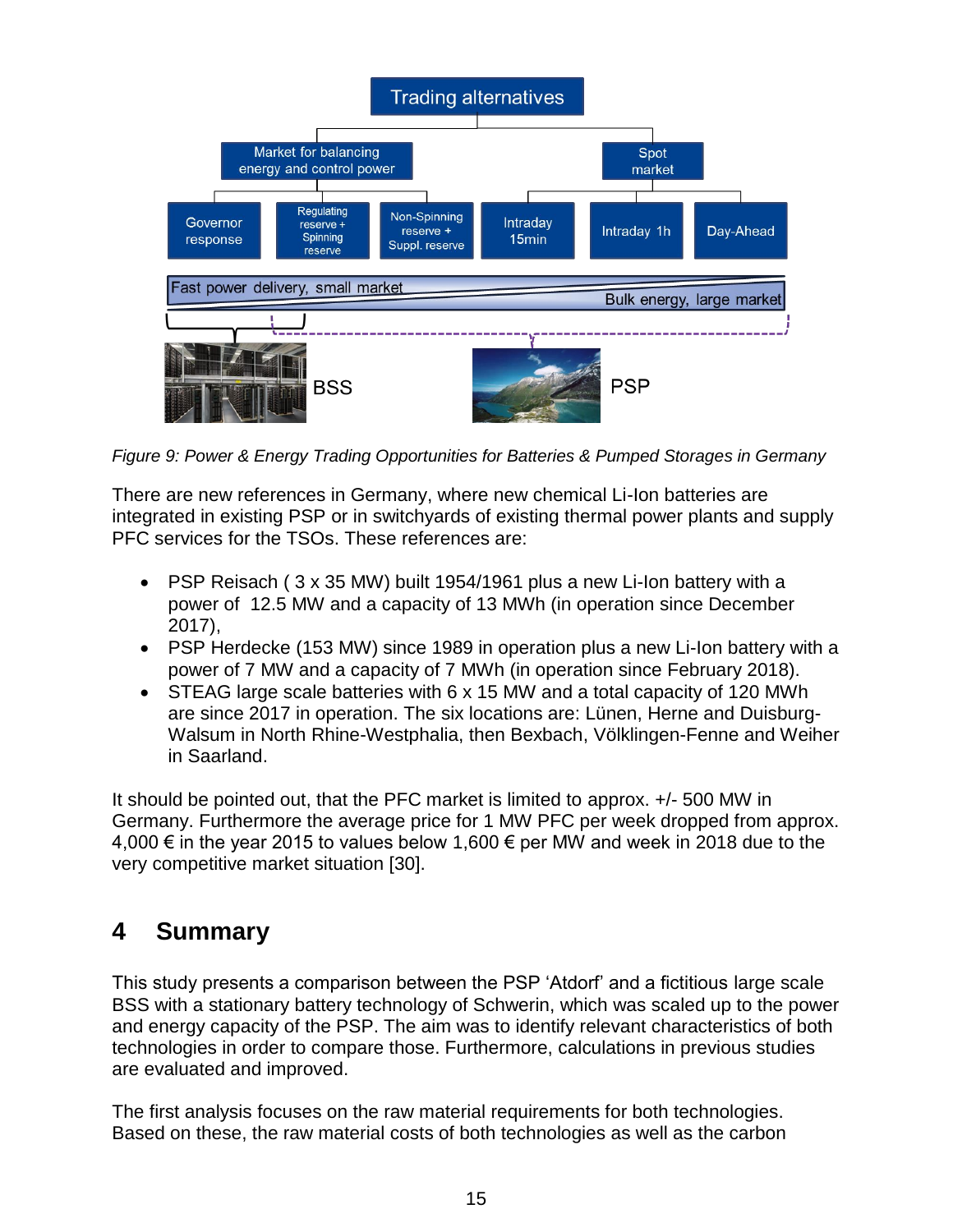footprint are compared. The investment and operating costs over an assumed lifetime of 100 years are evaluated.

With respect to the raw material requirements it becomes obvious that the two technologies have completely different needs. While PSP 'Atdorf' predominantly requires huge amounts of steel and concrete for the reservoirs and the underground tunnels and caverns, the BSS in Schwerin requires a diverse array of expensive raw materials such as mercury, binder and electrolytic solvent.

In terms of raw material cost, it can be summarized, that the PSP 'Atdorf' proves itself by relatively cheap raw materials, whereas certain components of the battery cells are highly cost intensive. As a consequence, the overall raw material costs for the initial installation for the BSS scaled to the same power and energy storage capacity are about 3.7 times higher compared to the PSP for the initial installation. Over a lifetime of 100 years the overall raw material costs are about 18 times higher for the BSS. The capital investment and operating costs of the BSS are 18 times higher than for the PSP.

Due to the high greenhouse gas potential of certain raw materials of the battery cells, the carbon footprint of the BSS turns out to be double the footprint of the PSP.

#### **References**

- 1. **Rostetter C.P.**, "Gegenüberstellung und Bewertung der Umweltverträglichkeit und Wirtschaftlichkeit von Pump- und Batteriespeicherkraftwerken", *Hochschule Pforzheim*, 2015
- 2. **Immendoerfer A., Tietze I., Hottenroth H., Viere T.,** "Life-cycle impacts of pumped hydropower storage and battery storage", *International Journal of Energy and Environmental Engineering*, 2017
- 3. **Tietze I., Immendoerfer A., Viere T., Hottenroth H.,** "Balancing Intermittent Renewables The Potential of Pumped Hydropower Storage", 9<sup>th</sup> International Conference on Energy and Climate Change, Athens, Greece, 2016
- 4. **Sterner M., Stadler I.,** "Energiespeicher Bedarf Technologien Integration", Springer Vieweg, Heidelberg, 2014
- 5. **NGK Insulators Ltd,** "NGK [online]",Available: [https://www.ngk.co.jp/nas/specs/,](https://www.ngk.co.jp/nas/specs/) Last access: 2017.08.14
- 6. **Struck T., Broichmann J.,** "Batteriespeicherprojekte der WEMAG AG", WEMAG, Schwerin, 2015
- 7. **Samsung SDI,** "Samsung SDI Energy Storage Systems", Available: [http://www.samsungsdi.com/upload/ess\\_brochure/201705SamsungSDI\\_ESS\\_EN.pdf,](http://www.samsungsdi.com/upload/ess_brochure/201705SamsungSDI_ESS_EN.pdf) Last access 2017.08.14
- 8. **Gaines L., Sullivan J., Burnham A.,** "Life-Cycle Analysis for Lithium-Ion Battery Production and Recycling", 90<sup>th</sup> Annual Meeting of the Transportation Research Board, Washington, 2010
- 9. **Stahlpreise.eu,** "Stahlpreis", Available: http://www.stahlpreise.eu, Last access 2017.06.16
- 10. **Kiessand,** "Kiessand Preislisten", Available: http://www.kiessand.de/preislisten/, Last access 2017.06.16
- 11. **Bloomberg,** "Bloomberg online", Available: http://www.bloomberg.com, Last access 2017.06.16
- 12. **Finanzen.net,** "Finanzen.net", Available: http://www.finanzen.net/rohstoffe/kupferpreis/euro, Last access 2017.06.16
- 13. **Plasticker.de,** "plasticker Marktbericht", Available: http://www.plasticker.de/preise/marktbericht3.php?id=166, Last access 2017.06.16
- 14. **Metalary.com,** "Lithium Price", Available: http://www.metalary.com/lithium-price/, Last access 2017.06.16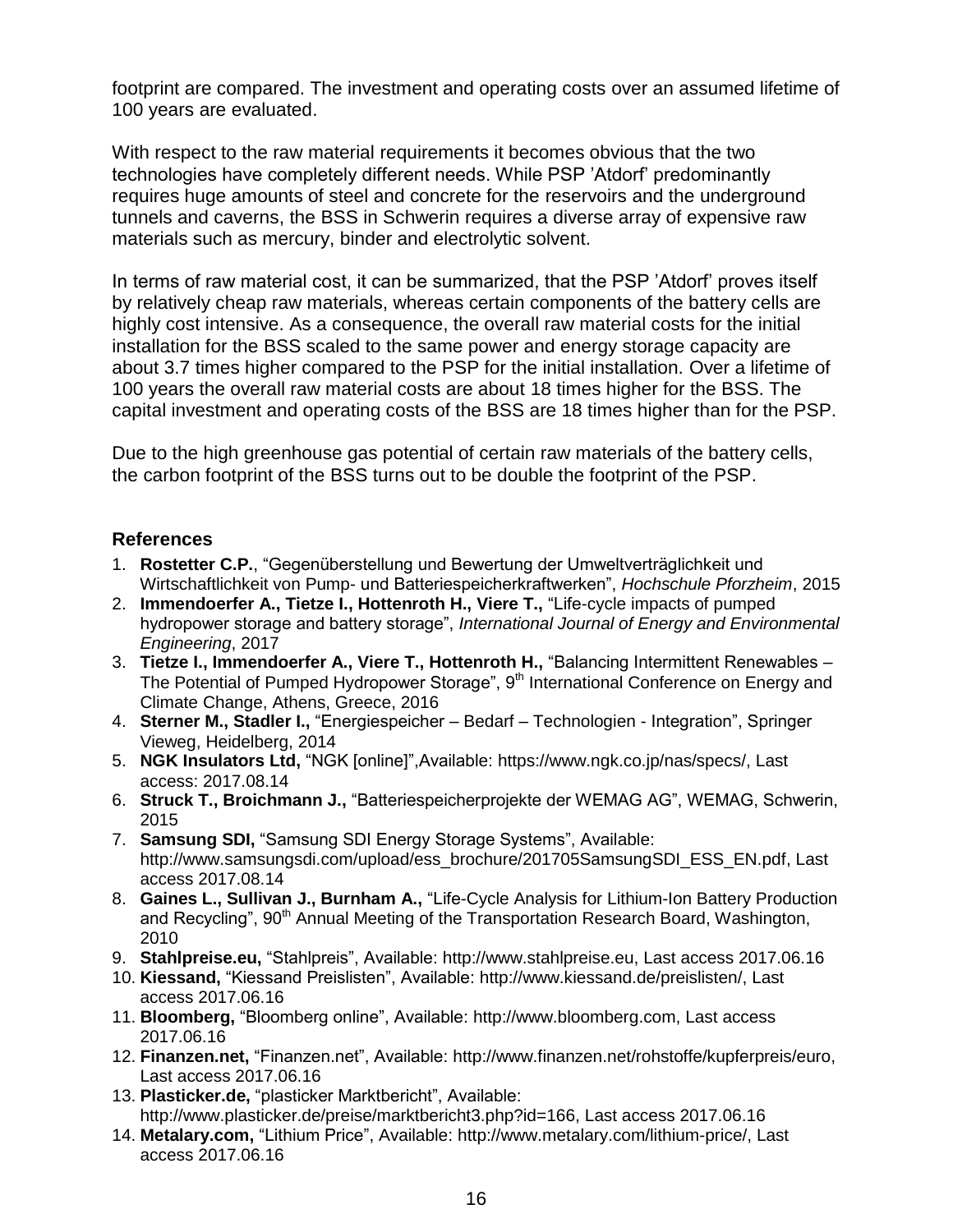- 15. **Infomine.com,** "Manganese Price", Available: http://www.infomine.com/investment/metalprices/manganese, Last access 2017.06.16
- 16. **Edison,** "Edison investment report", Last access 2017.06.16
- 17. **Mineralprices.com,** "Mineralprices", Available: http://www.mineralprices.com/default.aspx#min, Last access 2017.06.16
- 18. **Finanzen.net,** "Bleipreis", Available: http://www.finanzen.net/rohstoffe/bleipreis/euro, Last access 2017.06.16
- 19. **Finanzen.net,** "Kohlepreis", Available: http://www.finanzen.net/rohstoffe/kohlepreis/euro, Last access 2017.06.16
- 20. **Finanzen.net,** "Aluminiumpreis", Available: http://www.finanzen.net/rohstoffe/aluminiumpreis/euro, Last access 2017.06.16
- 21. **BGL** "Dieselpreisinformation", Available: [http://www.bgl](http://www.bgl-ev.de/images/downloads/dieselpreisinformation.pdf)[ev.de/images/downloads/dieselpreisinformation.pdf,](http://www.bgl-ev.de/images/downloads/dieselpreisinformation.pdf) Last access 2018.05.04
- 22. **Orica Mining Services** "Preisliste", Available: [https://www.oricaminingservices.com/uploads/Germany/Orica%20Preisliste-100701-DE.pdf,](https://www.oricaminingservices.com/uploads/Germany/Orica%20Preisliste-100701-DE.pdf) Last access 2018.05.03
- 23. **Ship and Bunker** "Bunker Prices Rotterdam", Available: [https://shipandbunker.com/prices/emea/nwe/nl-rtm-rotterdam,](https://shipandbunker.com/prices/emea/nwe/nl-rtm-rotterdam) Last access 2018.05.03
- 24. **Voith Hydro,** "Interview of Experts", Interview: 20.11.2017
- 25. **Schluchseewerk AG,** "Survey of internal data of Atdorf", Interview: 2017.11.16
- 26. **EcoInvent,** "EcoInvent Database", Available: [http://www.ecoinvent.org/home.html,](http://www.ecoinvent.org/home.html) Last access 2017.06.16
- 27. **Umweltbundesamt Deutschland,** "Strom-/Waermeversorgung in Zahlen", Umweltbundesamt, Berlin 2015
- 28. **Bayrisches Staatsministerium für Umwelt und Verbraucherschutz,** "Fachwissen Energie, Berechnung der CO2 Emissionen", Available: http://www.umweltpaket.bayern.de/energie\_klima/fachwissen/217/berechnung -co2 emissionen, Last access 2017.12.15
- 29. **Umweltbundesamt Deutschland,** "Prozessorientierte Basisdaten für Umweltmanagement Instrumente Sprengen (ANFO)-DE-2000", Umweltbundesamt, 2016
- 30. www.regelleistung.net, as at April 2018
- 31. **K. Takeno, M. Ichimura, K. Takano and J. Yamaki**: "Influence of Battery Cycle Deterioration and Storage Deterioration for Li-ion Battery using Mobile Phone", Journal of Power Sources, Vol. 142, pp 298–305, 2005